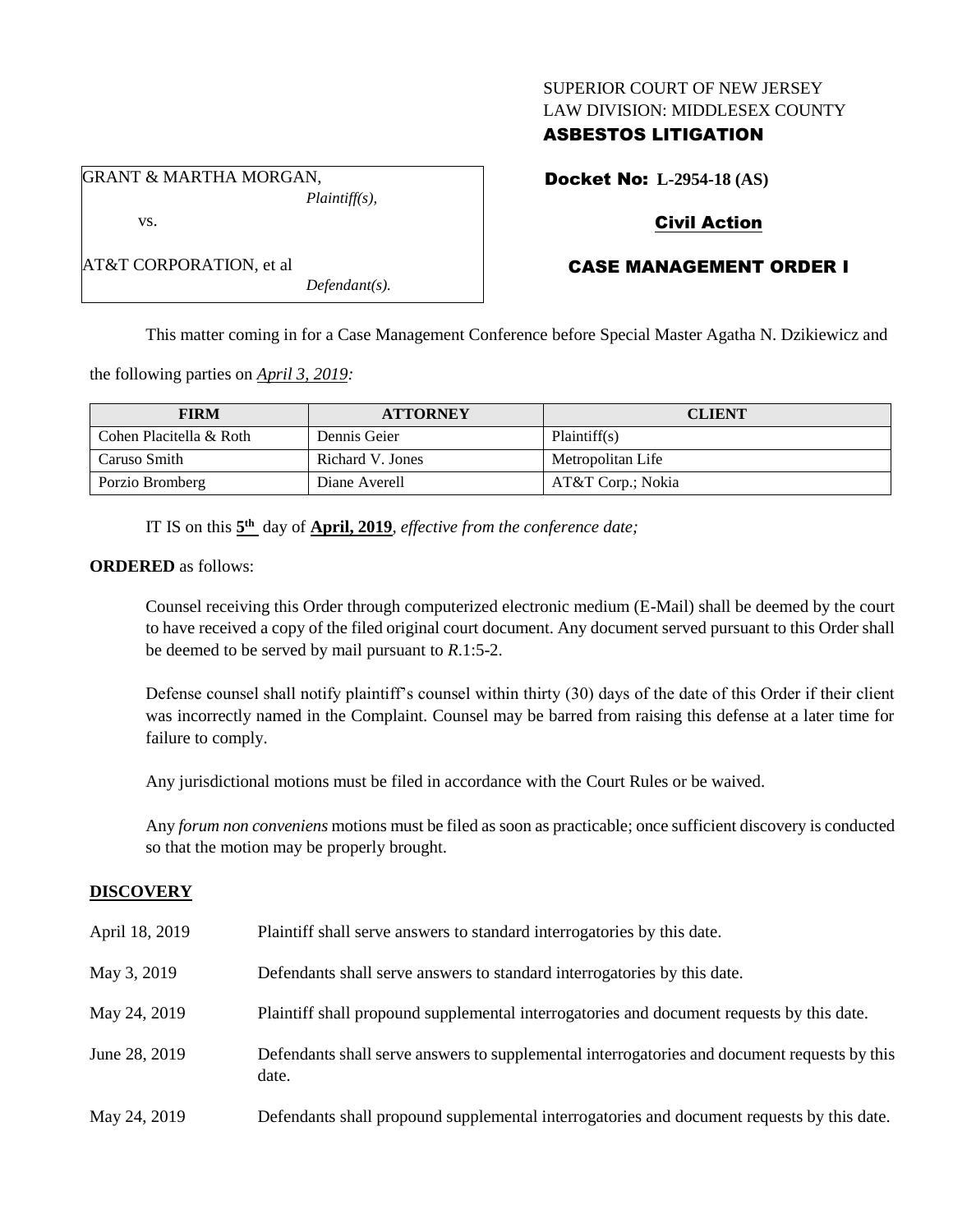| June 28, 2019    | Plaintiff shall serve answers to supplemental interrogatories and document requests by this<br>date.                                                                                                        |
|------------------|-------------------------------------------------------------------------------------------------------------------------------------------------------------------------------------------------------------|
| October 31, 2019 | Fact discovery, including depositions, shall be completed by this date. Plaintiff's counsel shall<br>contact the Special Master within one week of this deadline if all fact discovery is not<br>completed. |
| October 31, 2019 | Depositions of corporate representatives shall be completed by this date.                                                                                                                                   |

## **EARLY SETTLEMENT**

October 15, 2019 Settlement demands shall be served on all counsel and the Special Master by this date.

#### **MEDICAL EXPERT REPORT**

| April 18, 2019    | Plaintiff shall serve executed medical authorizations (along with answers to interrogatories)<br>by this date.                                                                                                                                           |
|-------------------|----------------------------------------------------------------------------------------------------------------------------------------------------------------------------------------------------------------------------------------------------------|
| November 15, 2019 | Plaintiff shall serve medical expert reports by this date.                                                                                                                                                                                               |
| November 15, 2019 | Upon request by defense counsel, plaintiff is to arrange for the transfer of pathology specimens<br>and x-rays, if any, by this date.                                                                                                                    |
| January 24, 2020  | Defendants shall identify its medical experts and serve medical reports, if any, by this date. In<br>addition, defendants shall notify plaintiff's counsel (as well as all counsel of record) of a<br>joinder in an expert medical defense by this date. |

## **LIABILITY EXPERT REPORTS**

- November 15, 2019 Plaintiff shall identify its liability experts and serve liability expert reports by this date or waive any opportunity to rely on liability expert testimony.
- January 24, 2020 Defendants shall identify its liability experts and serve liability expert reports, if any, by this date or waive any opportunity to rely on liability expert testimony.

## **SUMMARY JUDGMENT MOTION PRACTICE**

- November 8, 2019 Plaintiff's counsel shall advise, in writing, of intent not to oppose motions by this date.
- November 22, 2019 Summary judgment motions shall be filed no later than this date.
- December 20, 2019 Last return date for summary judgment motions.

## **ECONOMIST EXPERT REPORTS**

- November 15, 2019 Plaintiff shall identify its expert economists and serve expert economist report(s), if any, by this date or waive any opportunity to rely on economic expert testimony.
- January 24, 2020 Defendants shall identify its expert economists and serve expert economist report(s), if any, by this date or waive any opportunity to rely on economic expert testimony.

 $\_$  ,  $\_$  ,  $\_$  ,  $\_$  ,  $\_$  ,  $\_$  ,  $\_$  ,  $\_$  ,  $\_$  ,  $\_$  ,  $\_$  ,  $\_$  ,  $\_$  ,  $\_$  ,  $\_$  ,  $\_$  ,  $\_$  ,  $\_$  ,  $\_$  ,  $\_$  ,  $\_$  ,  $\_$  ,  $\_$  ,  $\_$  ,  $\_$  ,  $\_$  ,  $\_$  ,  $\_$  ,  $\_$  ,  $\_$  ,  $\_$  ,  $\_$  ,  $\_$  ,  $\_$  ,  $\_$  ,  $\_$  ,  $\_$  ,

#### **EXPERT DEPOSITIONS**